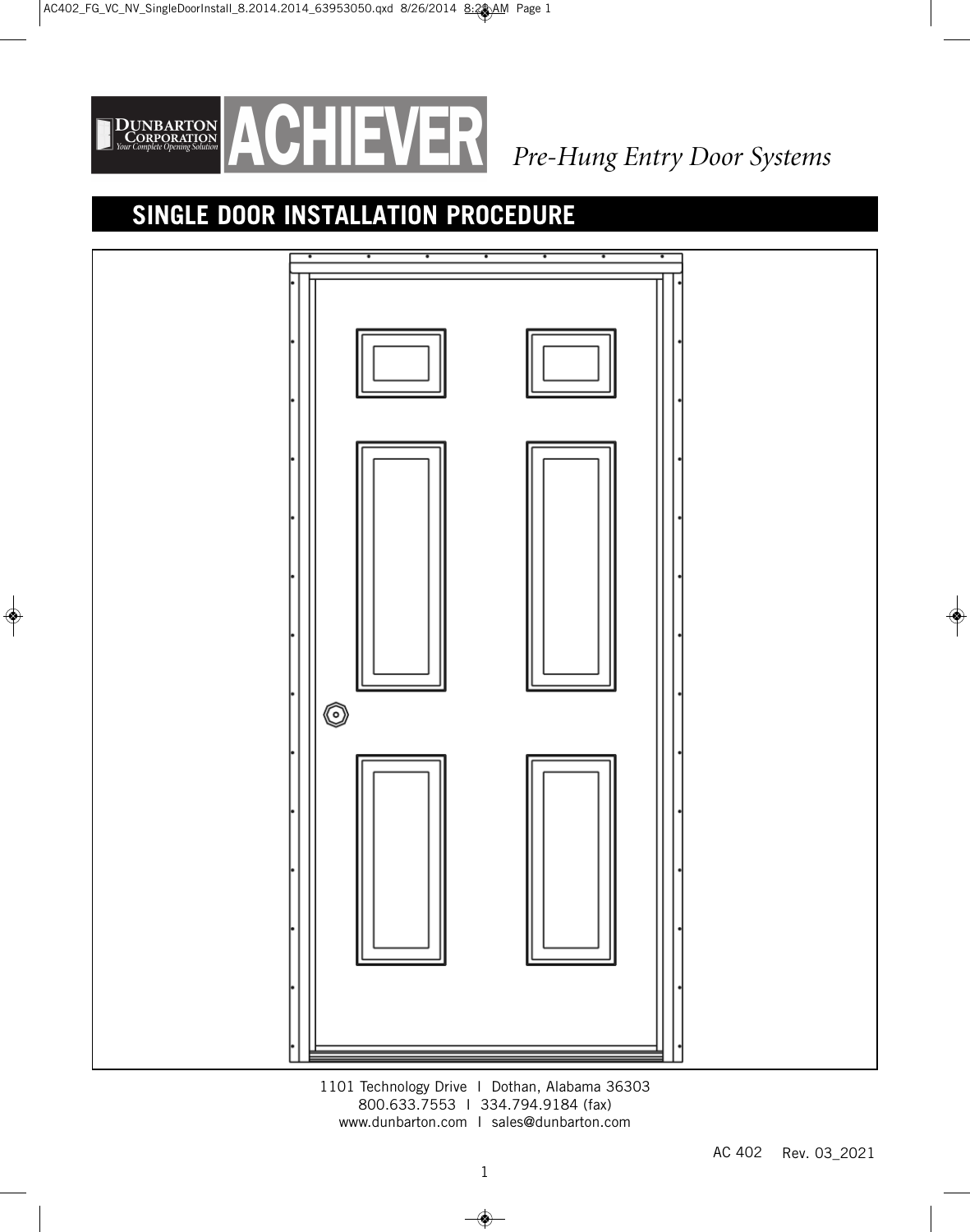# **BEFORE YOU BEGIN**

#### **PLEASE FOLLOW ALL INSTRUCTIONS AND ALWAYS USE PROTECTIVE EYEWEAR WHEN INSTALLING A DOOR SYSTEM. PLEASE READ INSTRUCTIONS COMPLETELY.**

# Preparation of Opening

Verify that opening is plumb, square and level. Measure the Finished Opening Size (Figure 1); refer to chart below to insure proper fit of Achiever*®* unit.



### **Finished Opening Sizes**

| Door<br>Width    | Opening<br>Width | 6'6'' | Opening Height<br>"6'7"                       | 6'8'' |
|------------------|------------------|-------|-----------------------------------------------|-------|
| 2'8''<br>(813mm) | 34"<br>(864mm)   | 78"   | 80"<br>$(1981$ mm $)(2032$ mm $)(2083$ mm $)$ | 82"   |
| 3'0''<br>(914mm) | 38"<br>(965mm)   | 78"   | 80"<br>$(1981$ mm $)(2032$ mm $)(2083$ mm $)$ | 82"   |

# **INSTALLATION**

# Step 1

**Remove door from packaging. Move to install area; assemble tools & materials**

- Safety glasses
- Level
- Tape measure
- Phillips head screwdriver
- Square head screwdriver
- Weather Seal Putty or Silicone
- #8 x 1" minimum wood attachment screws

# Step 2 **Apply sealant**

Apply weather seal putty or silicone to the mounting flange of the steel frame (Figure 2). Apply a bead of putty or silicone across bottom of threshold (Figure 2A).





### Step 3 **Install Door System in Opening**

Grasp the frame on the sides, lift and tilt toward you (Figure 3). Move the door system into the opening, setting the threshold down first and then tilting the unit up into the opening. Push the door and frame towards the hinge side of the opening. Check hinge jamb to make sure it is plumb and level.



# Step 4 **Install Screws**

Install four (4) #8 x 1" wood attachment screws, one in each corner and check for proper fit of the unit (Figures 4, 4A). Refer to Step 11 if installing mounting screw cover.



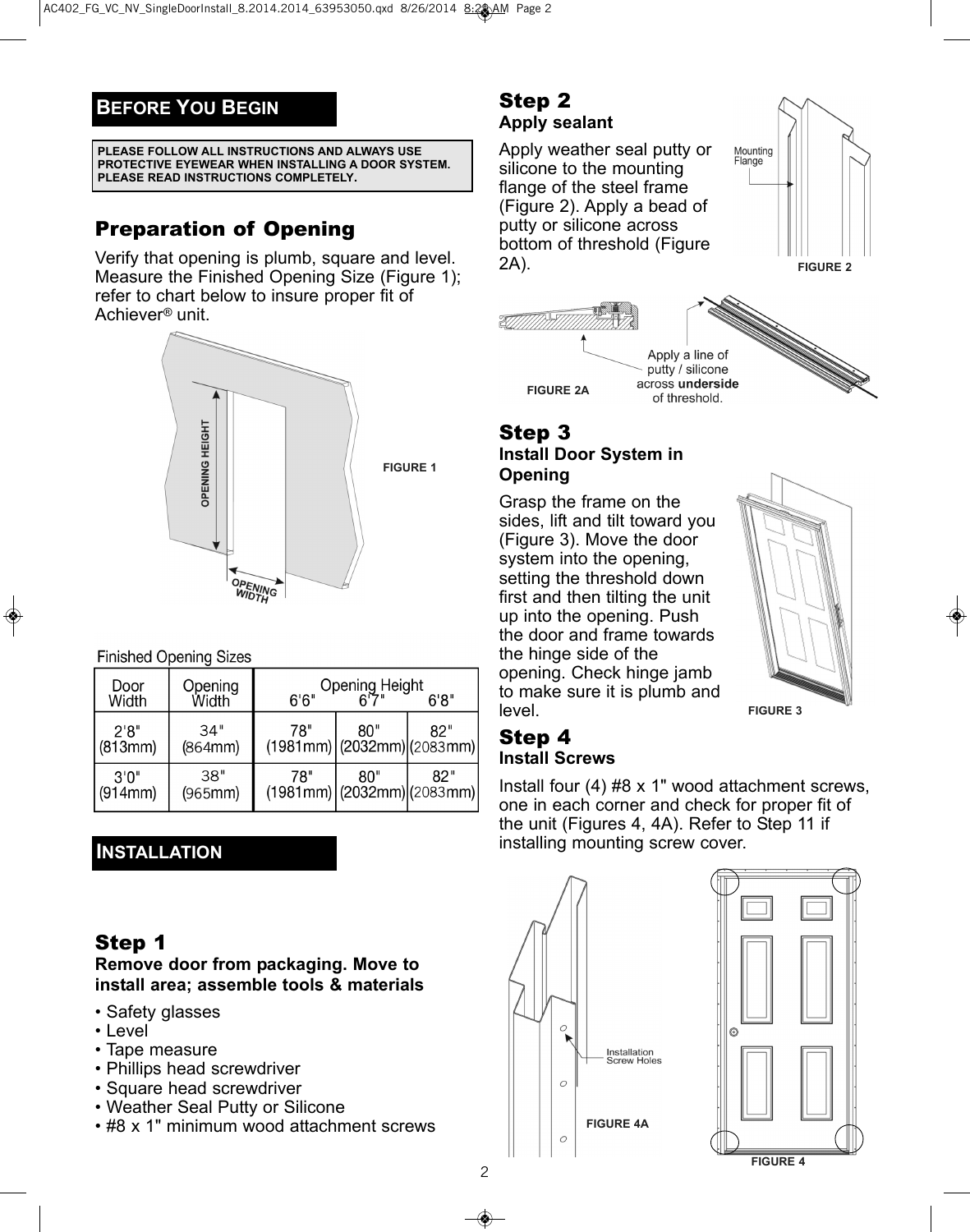## Step 5 **Remove Prehang Material**

Remove tie strap from door latch bore. Open door and remove margin spacing clips (Figure 5).

## Step 6 **Adjust Doors to Opening**

*and t-square;* make any

*Plumb hinge side using level*

**FIGURE 5**

necessary adjustments to verify squareness/placement of the frame (Figure 6 and 6A). Install the balance of the #8 x 1" wood attachment screws into every hole. Refer to Step 13 if installing mounting screw cover.

 $\mathcal{F}$ 



# Step 7

### **Install Hinge Security Screws**

Install #8 x 2-1/2" flat head wood screws in the vacant hole of each hinge (Figure 7). Note: Shim behind hinge if required (Figure 7A-7B). Install shims from interior. Note: Once all attachment and security screws are installed, door unit will meet AAMA 1702.2-2002 and AAMA/NWWDA 101/I.S. 2-97. For further information, go to www.floridabuildingcode.com.





# Step 8

#### **Install Strike Security Screws**

**LATCH:** Remove #6 strike screw from bottom hole in latch strike plate. Install #6 x 1-1/2" long wood security screw in BOTTOM hole. Shim if necessary (Figure 8).



**DEADBOLT:** Remove #6 strike screw from top hole in deadbolt strike plate. Install #6 x 1-1/2" long wood security screw in TOP hole. Shim if necessary.

#### Step 9 **Caulk Frame**

Caulk the frame where the header meets the uprights and where the threshold meets the upright (Figures 9). **NOTE:** Remove lower portion (approximately 6") of the weatherstrip to expose threshold and upright jamb joining seam. Apply caulk to seal the threshold and upright jamb joining seam completely from the interior side to the exterior side of the door unit.